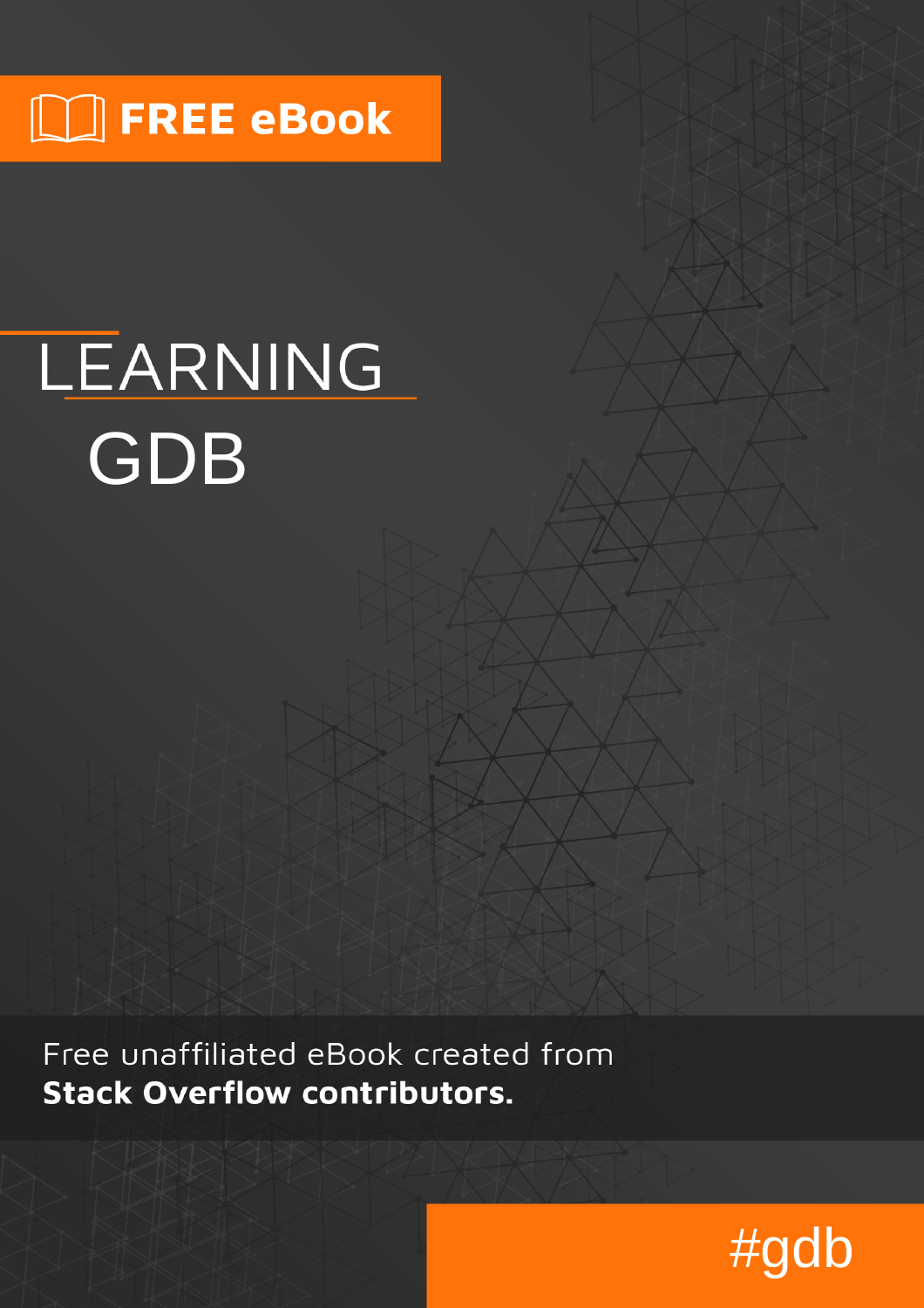## **Table of Contents**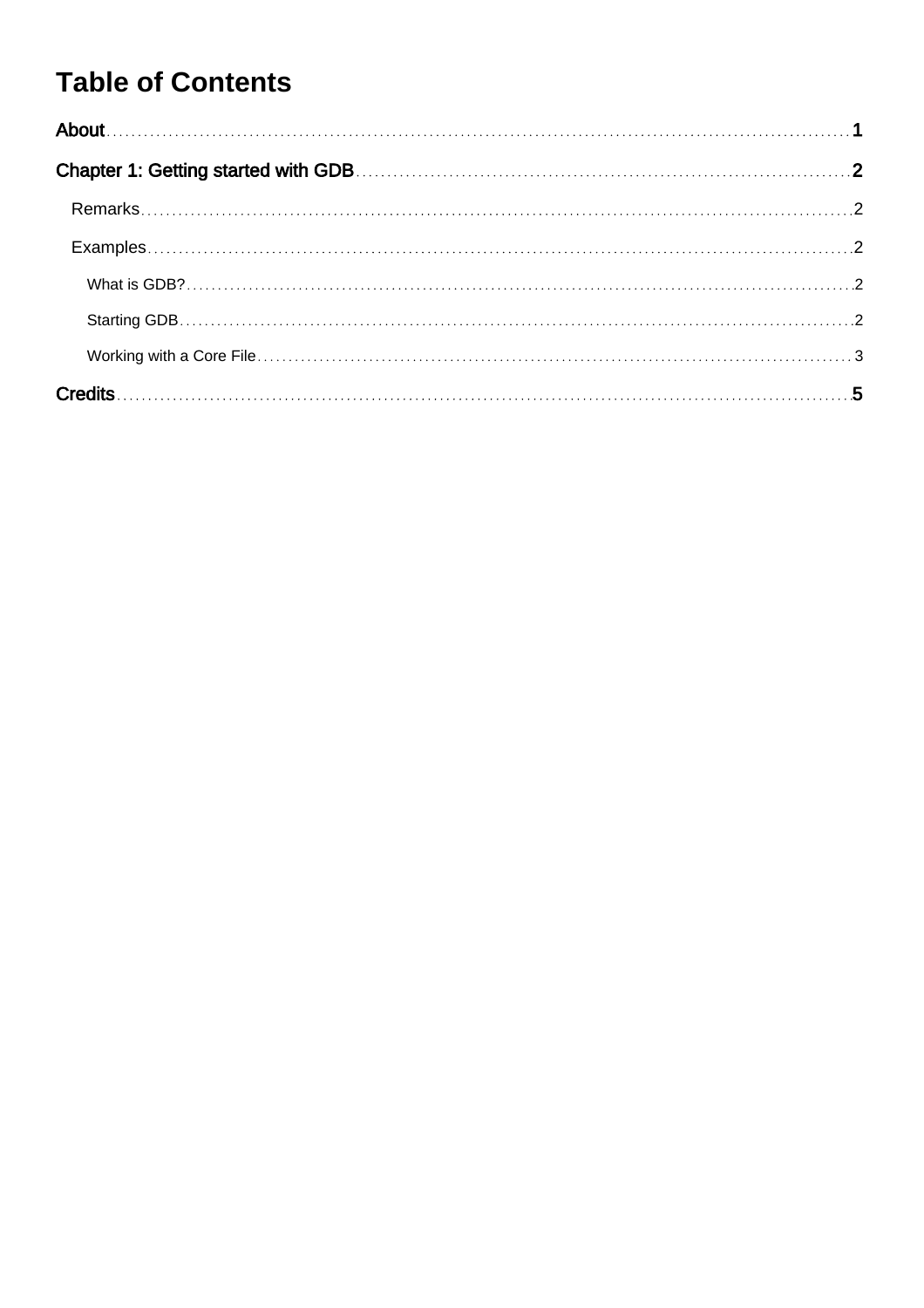<span id="page-2-0"></span>

You can share this PDF with anyone you feel could benefit from it, downloaded the latest version from: [gdb](http://riptutorial.com/ebook/gdb)

It is an unofficial and free GDB ebook created for educational purposes. All the content is extracted from [Stack Overflow Documentation,](https://archive.org/details/documentation-dump.7z) which is written by many hardworking individuals at Stack Overflow. It is neither affiliated with Stack Overflow nor official GDB.

The content is released under Creative Commons BY-SA, and the list of contributors to each chapter are provided in the credits section at the end of this book. Images may be copyright of their respective owners unless otherwise specified. All trademarks and registered trademarks are the property of their respective company owners.

Use the content presented in this book at your own risk; it is not guaranteed to be correct nor accurate, please send your feedback and corrections to [info@zzzprojects.com](mailto:info@zzzprojects.com)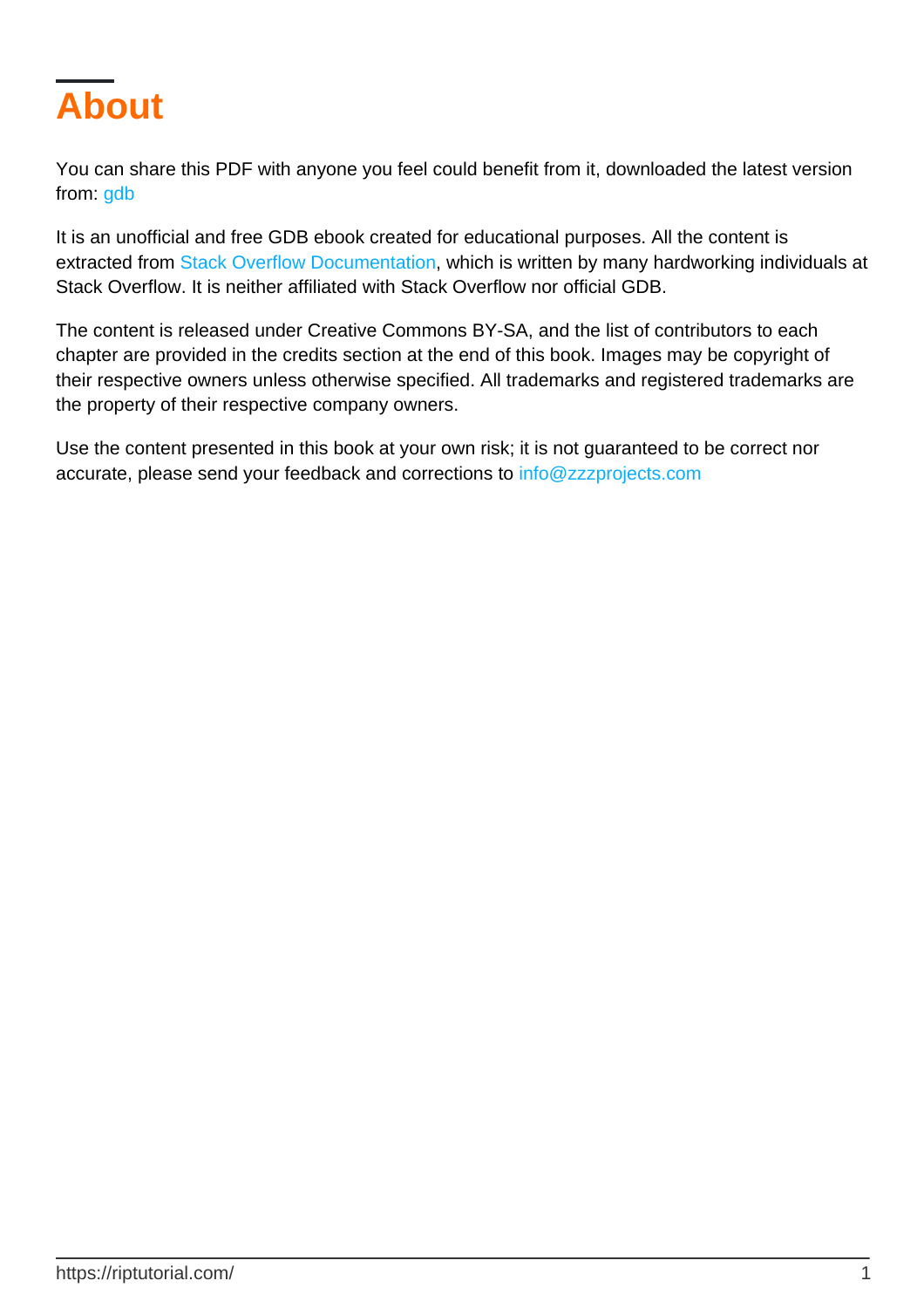# <span id="page-3-0"></span>**Chapter 1: Getting started with GDB**

### <span id="page-3-1"></span>**Remarks**

GDB (GNU Project debugger) is a command line base debugger that is good at analyzing running and cored programs. According to the [user manual](https://sourceware.org/gdb/current/onlinedocs/gdb/Supported-Languages.html#Supported-Languages) GDB supports C, C++, D, Go, Objective-C, Fortran, Java, OpenCL C, Pascal, Rust, assembly, Modula-2, and Ada.

GDB has the same feature set as most debuggers but is different from most that I have used in that is all based on typing commands instead of clicking on GUI elements. Some of these features include:

- Setting break points
- Printing the value of variables.
- Setting the value of variables to test things out.
- Viewing the stack

## <span id="page-3-2"></span>**Examples**

<span id="page-3-3"></span>**What is GDB?**

GDB, short for GNU Debugger, is the most popular debugger for UNIX systems to debug C and C++ programs. GNU Debugger, which is also called gdb, is the most popular debugger for UNIX systems to debug C and C++ programs.

GNU Debugger helps you in getting information about the following:

- If a core dump happened, then what statement or expression did the program crash on?
- If an error occurs while executing a function, what line of the program contains the call to that function, and what are the parameters?
- What are the values of program variables at a particular point during execution of the program?
- What is the result of a particular expression in a program?

#### <span id="page-3-4"></span>**Starting GDB**

To start GDB, in the terminal,

gdb <executable name>

For the above example with a program named main, the command becomes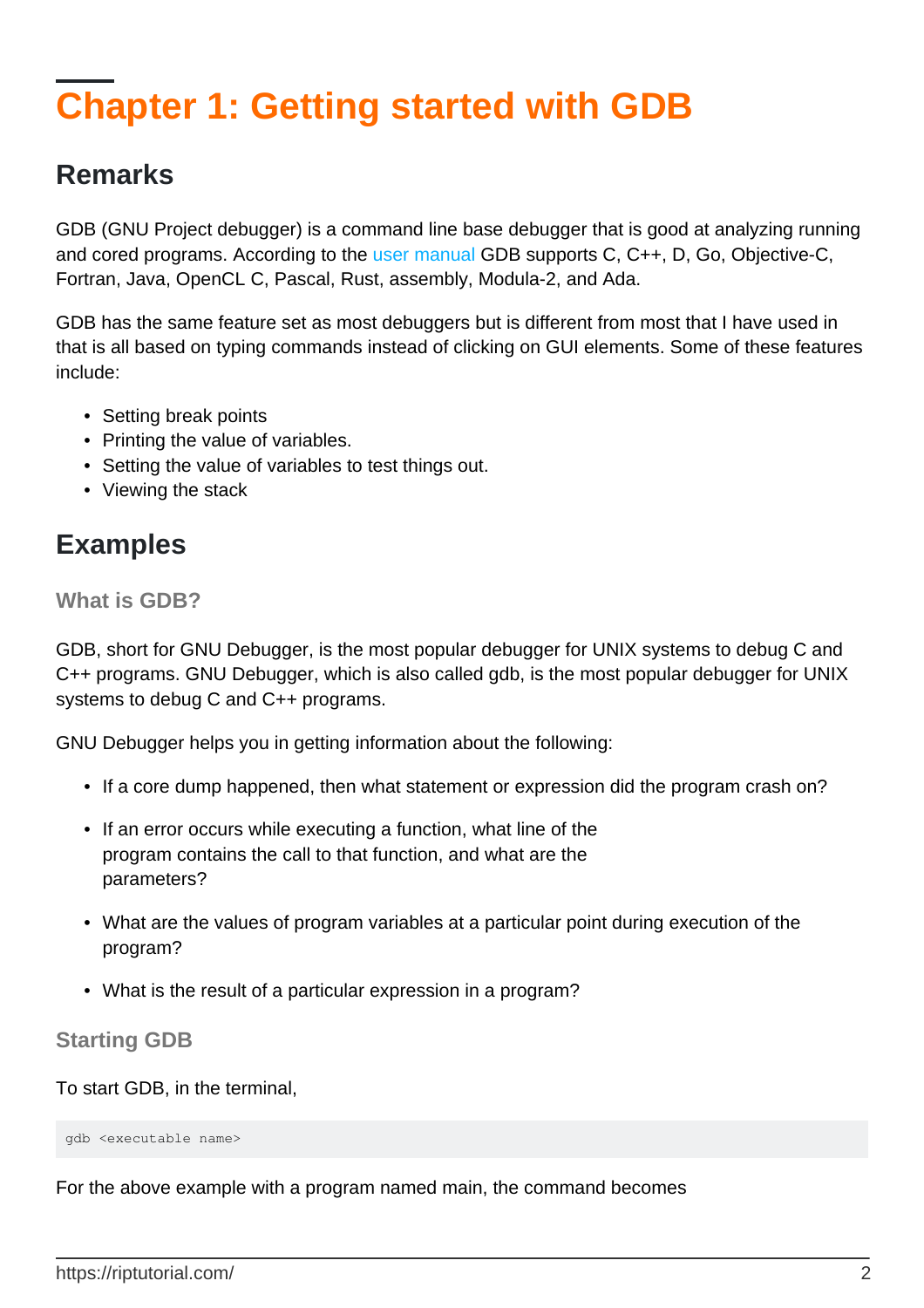gdb main

#### Setting Breakpoints

You'll probably want you program to stop at some point so that you can review the condition of your program. The line at which you want the program to temporarily stop is called the breakpoint.

break <source code line number>

Running your program

To run your program, the command is, as you guessed,

run

#### Opening a core

```
gdb -c coreFile pathToExecutable
```
#### <span id="page-4-0"></span>**Working with a Core File**

#### Created this really bad program

```
 #include <stdio.h>
  #include <ctype.h>
// forward declarations
void bad_function()
{
   int *test = 5; free(test);
}
int main(int argc, char *argv[])
{
   bad_function();
    return 0;
}
gcc -g ex1.c
./a.out //or whatever gcc creates
Segmentation fault (core dumped)
gdb -c core a.out
Core was generated by `./a.out'.
```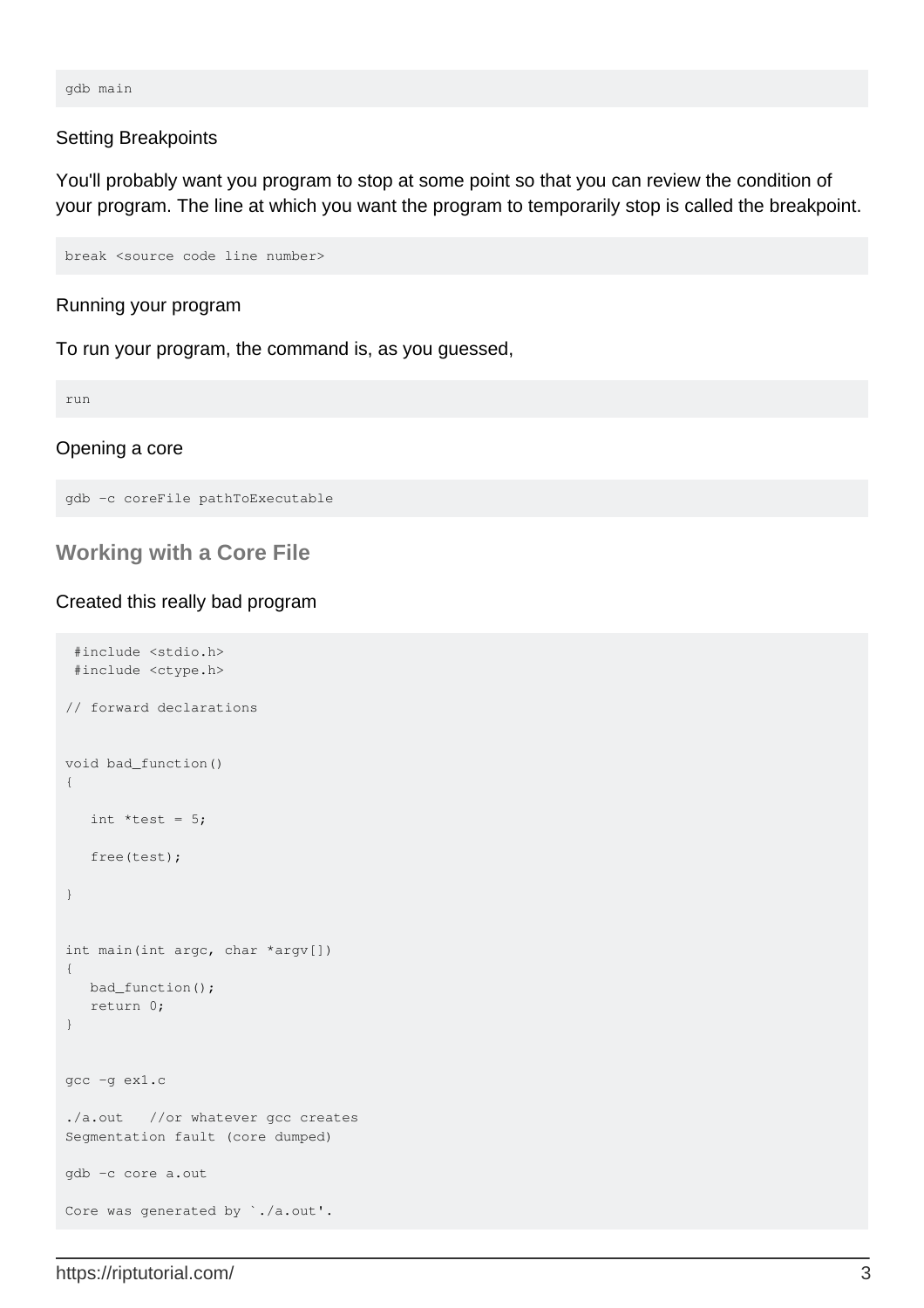Program terminated with signal SIGSEGV, Segmentation fault. #0 Colsumble (mem=0x5) at malloc.c:2929 2929 malloc.c: No such file or directory.

(gdb) where

#0 \_\_GI\_\_\_libc\_free (mem=0x5) at malloc.c:2929 #1 0x0000000000400549 in bad\_function () at ex1.c:12 #2 0x0000000000400564 in main (argc=1, argv=0x7fffb825bd68) at ex1.c:19

Since I compiled with -g you can see that calling where tells me that it didn't like the code on line 12 of bad\_function()

Then I can examine the test variable that I tried to free

(gdb) up

#1 0x0000000000400549 in bad\_function () at ex1.c:12 12 free(test);

(gdb) print test

#### $$1 = (int^*)$  0x5

(gdb) print \*test

Cannot access memory at address 0x5

In this case the bug is pretty obvious I tried to free a pointer that was just assigned the address 5 which wasn't created by malloc so free has no idea what to do with it.

Read Getting started with GDB online: [https://riptutorial.com/gdb/topic/4964/getting-started-with](https://riptutorial.com/gdb/topic/4964/getting-started-with-gdb)[gdb](https://riptutorial.com/gdb/topic/4964/getting-started-with-gdb)